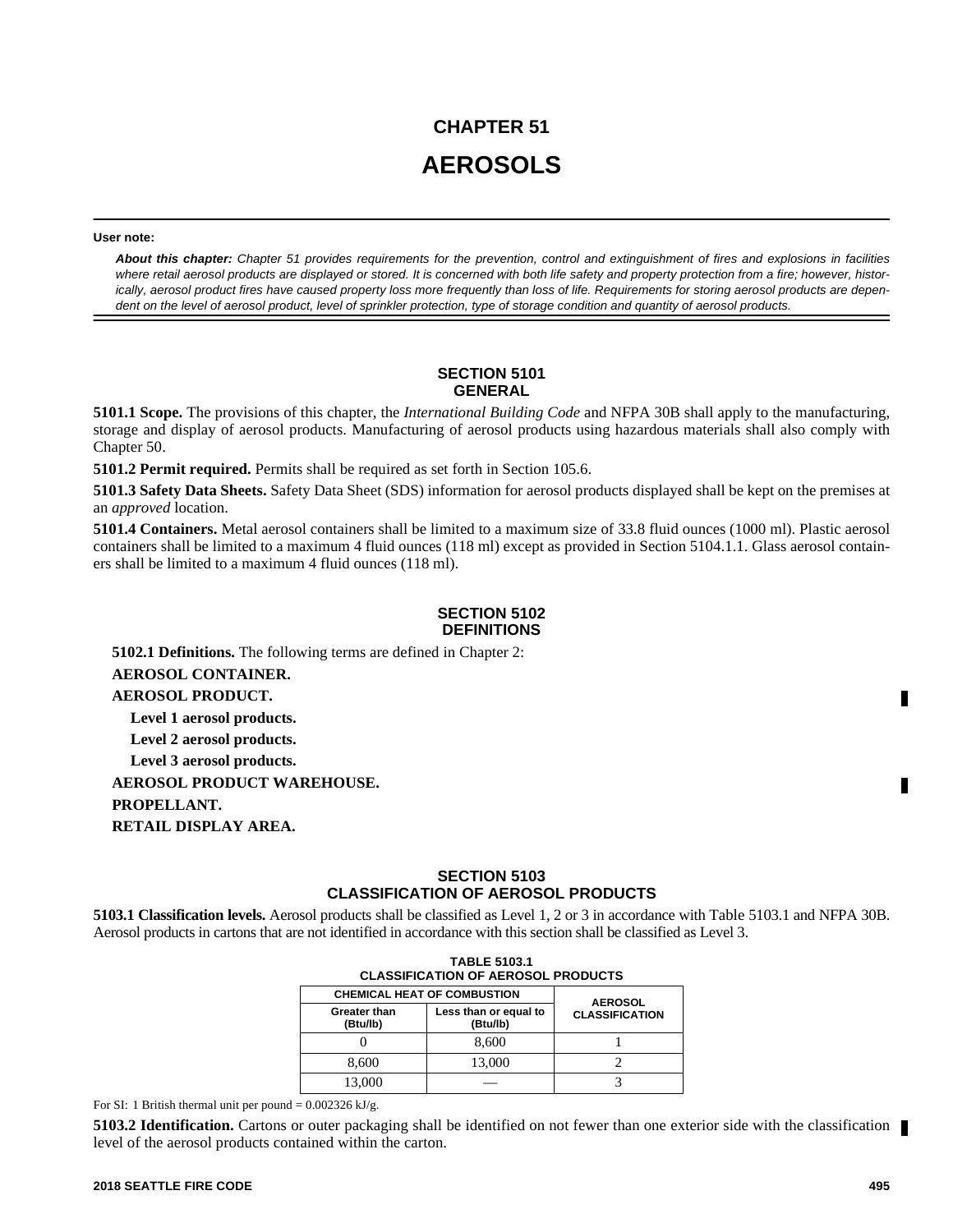**5103.2.1 Aerosol products.** Cartons or outer packaging containing aerosol products in metal containers or glass and plastic containers 4 fluid ounces. (118 ml) or less shall be clearly marked as follows:

# LEVEL\_\_\_\_\_\_\_\_AEROSOLS

**5103.2.2 Aerosol cooking spray products.** Cartons or outer packaging containing aerosol cooking spray products in metal containers shall be clearly marked as follows:

# AEROSOL COOKING SPRAY

**5103.2.3 Plastic aerosol products.** Cartons or outer packaging containing aerosol products in plastic containers greater than 4 fluid ounces (118 ml) shall be clearly marked as follows:

PLASTIC AEROSOL 1 (or X)

# **SECTION 5104 INSIDE STORAGE OF AEROSOL PRODUCTS**

**5104.1 General.** The inside storage of Level 2 and 3 aerosol products shall comply with Sections 5104.2 through 5104.8 and NFPA 30B. Level 1 aerosol products and those aerosol products covered by Section 5104.1.1 shall be considered to be equivalent to a Class III commodity and shall comply with the requirements for palletized or rack storage in NFPA 13.

- **5104.1.1 Plastic Level 1 aerosol products.** Aerosol products in plastic containers larger than 4 fluid ounces (118 ml), but not to exceed 33.8 fluid ounces (1000 ml), shall be allowed only where in accordance with this section. The commodity classification shall be Class III commodities, as defined in NFPA 13 where any of the following conditions are met:
	- 1. Base product does not have a fire point where tested in accordance with ASTM D92, and nonflammable propellant.
	- 2. Base product does not sustain combustion as tested in accordance with Appendix H, "Method of Testing for Sustained Combustibility," in DOTn 49 CFR Part 173, and nonflammable propellant.
	- 3. Base product contains up to 20 percent by volume (15.8 percent by weight) of ethanol, isopropyl alcohol or a combination thereof in an aqueous mix, and nonflammable propellant.
	- 4. Base product contains 4 percent by weight or less of an emulsified flammable liquefied gas propellant within an aqueous base. The propellant shall remain emulsified for the life of the product. Where such propellant is not permanently emulsified, the propellant shall be nonflammable.

**5104.1.2 Plastic aerosol X products.** Plastic aerosol X products are those products, in containers larger than 4 fluid ounces (118 ml), that do not meet the criteria provided in Section 5104.1.1.

**5104.1.2.1 Storage, use or handling.** The storage, use or handling of plastic aerosol X products shall be prohibited.

**5104.2 Storage in Groups A, B, E, F, I and R.** Storage of Level 2 and 3 aerosol products in occupancies in Groups A, B, E, F, I and R shall be limited to the following maximum quantities:

1. A net weight of 1,000 pounds (454 kg) of Level 2 aerosol products.

- 2. A net weight of 500 pounds (227 kg) of Level 3 aerosol products.
- 3. A combined net weight of 1,000 pounds (454 kg) of Level 2 and 3 aerosol products.

The maximum quantity shall be increased 100 percent where the excess quantity is stored in storage cabinets in accordance with Section 5704.3.2.

**5104.2.1 Excess storage.** Storage of quantities exceeding the maximum quantities indicated in Section 5104.2 shall be stored in separate inside flammable liquid storage rooms in accordance with Section 5104.5.

**5104.2.2 Aerosol cooking spray products.** Storage of aerosol cooking spray products in A, B, E, F and R occupancies shall not be more than 1,000 pounds (454 kg) net weight.

**5104.3 Storage in general purpose warehouses.** Aerosol product storage in general purpose warehouses utilized only for warehousing-type operations involving mixed commodities shall comply with Section 5104.3.1, 5104.3.2. or 5104.3.3.

**5104.3.1 Nonsegregated storage.** Storage consisting of solid pile, palletized or rack storage of Level 2 and 3 aerosol products not segregated into areas utilized exclusively for the storage of aerosol products shall comply with Table 5104.3.1.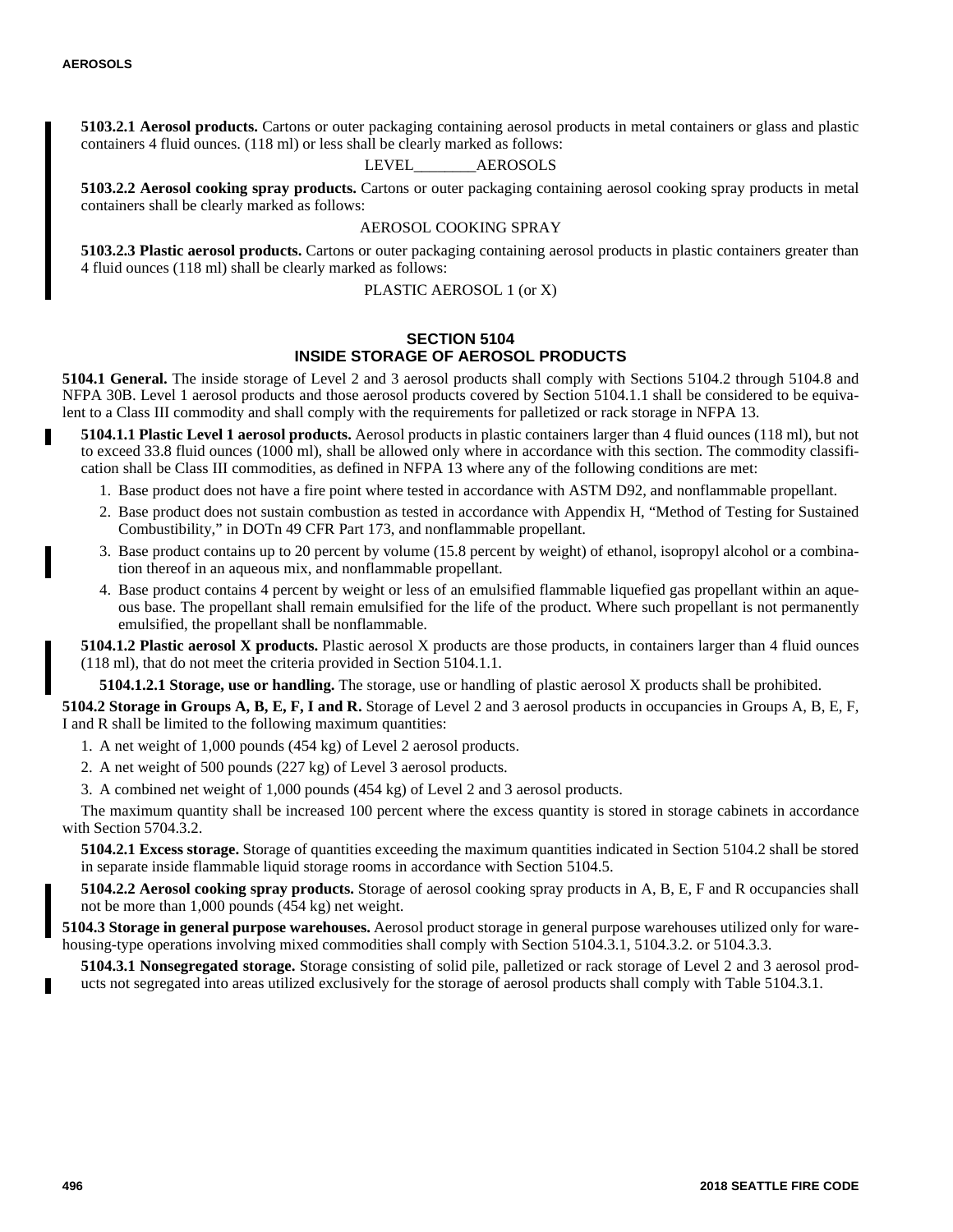## **TABLE 5104.3.1 NONSEGREGATED STORAGE OF LEVEL 2 AND 3 AEROSOL PRODUCTS IN GENERAL PURPOSE WAREHOUSES<sup>b</sup>**

|                      | MAXIMUM NET WEIGHT PER FLOOR (pounds) <sup>b</sup> |                              |                    |                        |
|----------------------|----------------------------------------------------|------------------------------|--------------------|------------------------|
| <b>AEROSOL LEVEL</b> | Palletized or solid-pile storage                   |                              | Rack storage       |                        |
|                      | <b>Unprotected</b>                                 | <b>Protected<sup>a</sup></b> | <b>Unprotected</b> | Protected <sup>a</sup> |
|                      | 2,500                                              | 12.000                       | 2.500              | 24,000                 |
|                      | 000.1                                              | 12.000                       | 1.000              | 24,000                 |
| Combination 2 and 3  | 2,500                                              | 12.000                       | 2,500              | 24,000                 |

For SI: 1 foot = 304.8 mm, 1 pound = 0.454 kg, 1 square foot = 0.0929 m<sup>2</sup>.

a. Approved automatic sprinkler system protection and storage arrangements shall comply with NFPA 30B. Sprinkler system protection shall extend 20 feet beyond the storage area containing the aerosol products.

b. Storage quantities indicated are the maximum permitted in any 50,000-square-foot area.

**5104.3.2 Segregated storage.** Storage of Level 2 and 3 aerosol products segregated into areas utilized exclusively for the storage of aerosol products shall comply with Table 5104.3.2 and Sections 5104.3.2.1 and 5104.3.2.2.

**TABLE 5104.3.2 SEGREGATED STORAGE OF LEVEL 2 AND 3 AEROSOL PRODUCTS IN GENERAL PURPOSE WAREHOUSES**

|                                                         | <b>MAXIMUM SEGREGATED</b><br><b>STORAGE AREA<sup>a</sup></b> | <b>SPRINKLER</b>                        |                     |
|---------------------------------------------------------|--------------------------------------------------------------|-----------------------------------------|---------------------|
| <b>STORAGE SEPARATION</b>                               | Percentage of<br>building area<br>(percent)                  | <b>Area limitation</b><br>(square feet) | <b>REQUIREMENTS</b> |
| Separation area <sup>e, f</sup>                         | 15                                                           | 20,000                                  | Notes b, c          |
| $ {\rm Chain\text{-}link}$ fence enclosure <sup>d</sup> | 20                                                           | 20,000                                  | Notes b, c          |
| 1-hour fire-resistance-rated interior walls             | 20                                                           | 30,000                                  | Note b              |
| 2-hour fire-resistance-rated interior walls             | 25                                                           | 40,000                                  | Note b              |
| 3-hour fire-resistance-rated interior walls             | 30                                                           | 50,000                                  | Note b              |

For SI: 1 foot = 304.8 mm, 1 square foot =  $0.0929 \text{ m}^2$ .

a. The maximum segregated storage area shall be limited to the smaller of the two areas resulting from the percentage of building area limitation and the area limitation.

b. Automatic sprinkler system protection in aerosol product storage areas shall comply with NFPA 30B and be approved. Building areas not containing aerosol product storage shall be equipped throughout with an approved automatic sprinkler system in accordance with Section 903.3.1.1.

c. Automatic sprinkler system protection in aerosol product storage areas shall comply with NFPA 30B and be approved. Sprinkler system protection shall extend a minimum 20 feet beyond the aerosol storage area.

d. Chain-link fence enclosures shall comply with Section 5104.3.2.1.

e. A separation area shall be defined as an area extending outward from the periphery of the segregated aerosol product storage area as follows.

1. The limits of the aerosol product storage shall be clearly marked on the floor.

2. The separation distance shall be not less than 25 feet and maintained clear of all materials with a commodity classification greater than Class III in accordance with Section 903.3.1.1.

f. Separation areas shall only be permitted where approved.

**5104.3.2.1 Chain-link fence enclosures.** Chain-link fence enclosures required by Table 5104.3.2 shall comply with the following:

- 1. The fence shall be not less than No. 9 gage steel wire, woven into a maximum 2-inch (51 mm) diamond mesh.
- 2. The fence shall be installed from the floor to the underside of the roof or ceiling above.
- 3. Class IV and high-hazard commodities shall be stored outside of the aerosol storage area and not less than 8 feet (2438 mm) from the fence.
- 4. Access openings in the fence shall be provided with either self- or automatic-closing devices or a labyrinth opening arrangement preventing aerosol containers from rocketing through the access openings.
- 5. Not less than two *means of egress* shall be provided from the fenced enclosure.

**5104.3.2.2 Aisles.** The minimum aisle requirements for segregated storage in general purpose warehouses shall comply with Table 5104.3.2.2.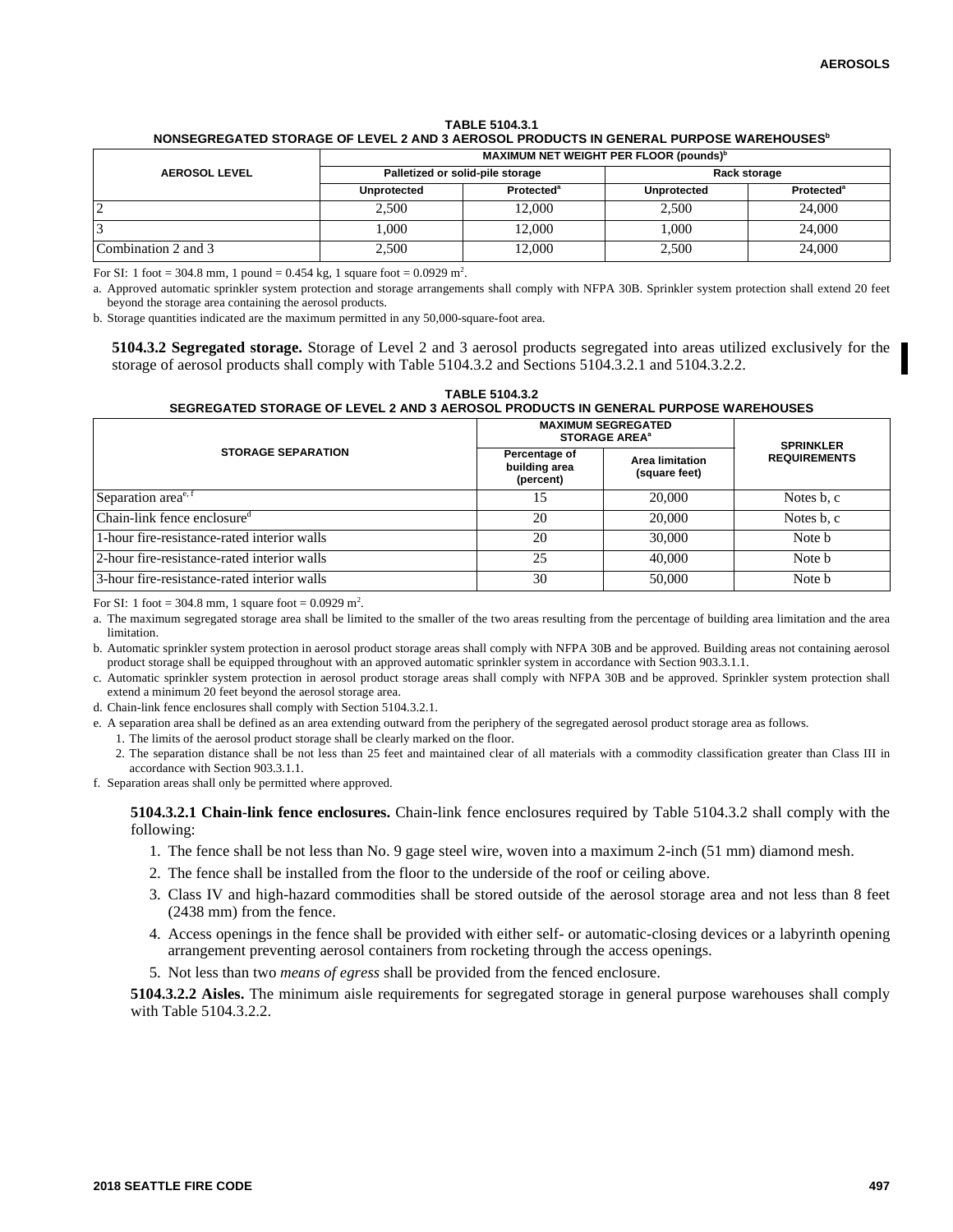| <b>STORAGE CONDITION</b>                   | <b>MINIMUM AISLE WIDTH</b><br>(feet)                                       | <b>MAXIMUM DISTANCE</b><br><b>FROM STORAGE TO AISLE</b><br>(feet) |
|--------------------------------------------|----------------------------------------------------------------------------|-------------------------------------------------------------------|
| Solid pile or palletized <sup>a</sup>      | 4 feet between piles                                                       | 25                                                                |
| Racks with ESFR sprinklers <sup>a</sup>    | 4 feet between racks and adjacent Level 2 and<br>3 aerosol product storage | 25                                                                |
| Racks without ESFR sprinklers <sup>a</sup> | 8 feet between racks and adjacent Level 2 and<br>3 aerosol product storage | 25                                                                |

**TABLE 5104.3.2.2 SEGREGATED STORAGE AISLE WIDTHS AND DISTANCE TO AISLES IN GENERAL PURPOSE WAREHOUSES**

For SI: 1 foot = 304.8 mm.

a. Sprinklers shall comply with NFPA 30B.

**5104.3.3 Aerosol cooking spray products.** Solid pile, palletized or rack storage of aerosol cooking spray products in a general purpose warehouse shall not be more than 2,500 pounds (1135 kg) net weight, unless protected in accordance with NFPA 30B.

**5104.4 Storage in aerosol product warehouses.** The total quantity of Level 2 and 3 aerosol products in a warehouse utilized for the storage, shipping and receiving of aerosol products shall not be restricted in structures complying with Sections 5104.4.1 through 5104.4.4.

**5104.4.1 Automatic sprinkler system.** Aerosol product warehouses shall be protected by an *approved* wet-pipe *automatic sprinkler system* in accordance with NFPA 30B. Sprinkler protection shall be designed based on the highest classification level of aerosol product present.

**5104.4.2 Pile and palletized storage aisles.** Solid pile and palletized storage shall be arranged so the maximum travel distance to an aisle is 25 feet (7620 mm). Aisles shall have a minimum width of 4 feet (1219 mm).

**5104.4.3 Rack storage aisles.** Rack storage shall be arranged with a minimum aisle width of 8 feet (2438 mm) between rows of racks and 8 feet (2438 mm) between racks and adjacent solid pile or palletized storage. Where early suppression fastresponse (ESFR) sprinklers provide automatic sprinkler protection, the minimum aisle width shall be 4 feet (1219 mm).

**5104.4.4 Combustible commodities.** Combustible commodities other than flammable and *combustible liquids* shall be permitted to be stored in an aerosol product warehouse.

**Exception:** Flammable and *combustible liquids* in 1-quart (946 ml) metal containers and smaller shall be permitted to be stored in an aerosol product warehouse.

**5104.5 Storage in inside flammable liquid storage rooms.** Inside flammable liquid storage rooms shall comply with Section 5704.3.7. The maximum quantities of aerosol products shall comply with Section 5104.5.1 or 5104.5.2.

**5104.5.1 Storage rooms of 500 square feet or less.** The storage of aerosol products in flammable liquid storage rooms less than or equal to 500 square feet  $(46 \text{ m}^2)$  in area shall not exceed the following quantities:

- 1. A net weight of 1,000 pounds (454 kg) of Level 2 aerosol products.
- 2. A net weight of 500 pounds (227 kg) of Level 3 aerosol products.
- 3. A combined net weight of 1,000 pounds (454 kg) of Level 2 and 3 aerosol products.

**5104.5.2 Storage rooms greater than 500 square feet.** The storage of aerosol products in flammable liquid storage rooms greater than 500 square feet  $(46 \text{ m}^2)$  in area shall not exceed the following quantities:

1. A net weight of 2,500 pounds (1135 kg) of Level 2 aerosol products.

- 2. A net weight of 1,000 pounds (454 kg) of Level 3 aerosol products.
- 3. A combined net weight of 2,500 pounds (1135 kg) of Level 2 and 3 aerosol products.

The maximum aggregate storage quantity of Level 2 and 3 aerosol products permitted in separate inside storage rooms protected by an *approved automatic sprinkler system* in accordance with NFPA 30B shall be 5,000 pounds (2270 kg).

**5104.6 Storage in liquid warehouses.** The storage of Level 2 and 3 aerosol products in liquid warehouses shall comply with NFPA 30B. The storage shall be located within segregated storage areas in accordance with Section 5104.3.2 and Sections 5104.6.1 through 5104.6.3.

**5104.6.1 Containment.** Spill control or drainage shall be provided to prevent the flow of liquid to within 8 feet (2438 mm) of the segregated storage area.

**5104.6.2 Sprinkler design.** Sprinkler protection shall be designed based on the highest level of aerosol product present.

**5104.6.3 Opening protection into segregated storage areas.** Fire doors or gates opening into the segregated storage area shall either be self-closing or provided with automatic-closing devices activated by sprinkler water flow or an *approved* fire detection system.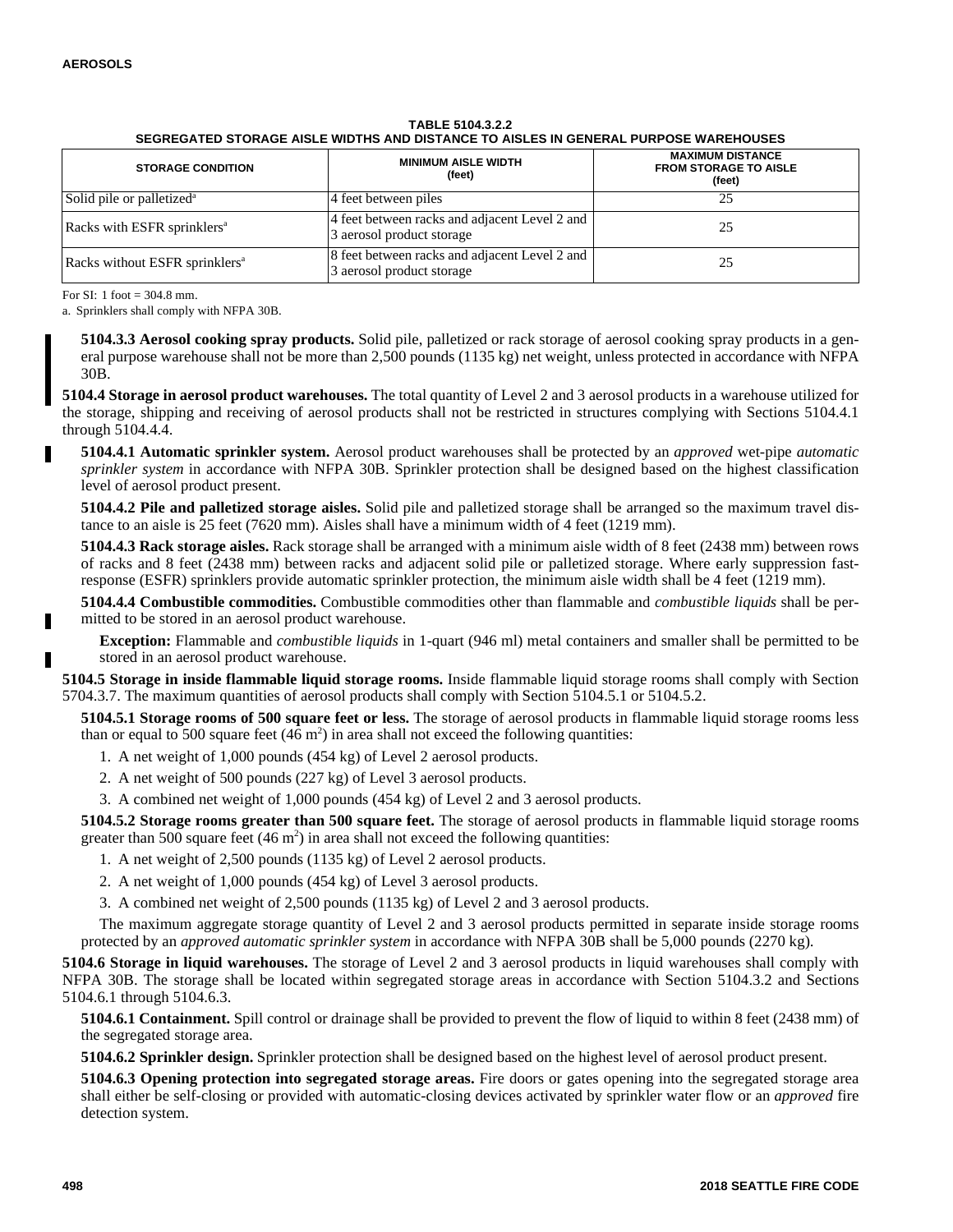**5104.7 Storage in Group M occupancies.** Storage of Level 2 and 3 aerosol products and aerosol cooking spray products in occupancies in Group M shall comply with Table 5104.7. Retail display shall comply with Section 5106.

#### **TABLE 5104.7 MAXIMUM QUANTITIES OF LEVEL 2 AND 3 AEROSOL PRODUCTS AND AEROSOL COOKING SPRAY PRODUCTS IN RETAIL STORAGE AREAS**

| <b>MAXIMUM NET WEIGHT PER FLOOR (pounds)</b> |                                       |                               |                                         |  |
|----------------------------------------------|---------------------------------------|-------------------------------|-----------------------------------------|--|
| Floor                                        | Nonsegregated storage <sup>a, b</sup> | Segregated storage            |                                         |  |
|                                              |                                       | Storage cabinets <sup>b</sup> | Separated from retail area <sup>c</sup> |  |
| Basement                                     | Not Permitted                         | Not Permitted                 | Not Permitted                           |  |
| Ground<br>2,500                              |                                       | 5.000                         | Note d                                  |  |
| Upper<br>500                                 |                                       | 000.1                         | Note d                                  |  |

For SI: 1 pound =  $0.454$  kg, 1 square foot =  $0.0929$  m<sup>2</sup>.

a. The total aggregate quantity on display and in storage shall not exceed the maximum retail display quantity indicated in Section 5106.3.

b. Storage quantities indicated are the maximum permitted in any 50,000-square-foot area.

c. The storage area shall be separated from the retail area with a 1-hour fire-resistance-rated assembly.

d. See Table 5104.3.2.

**5104.8 Storage of aerosol cooking spray products.** *Aerosol cooking spray products* shall be permitted to be stored in a general purpose warehouse.

**5104.8.1 Mixed storage.** Where *aerosol cooking spray products* are mixed with other higher-hazard aerosol products, the provided isolation, storage height restrictions and protection shall be based on the highest-hazard aerosol product present.

**5104.8.2 Storage conditions.** The storage and handling of *aerosol cooking spray products* shall comply with this chapter and NFPA 30B.

# **SECTION 5105 OUTSIDE STORAGE**

**5105.1 General.** The outside storage of Level 2 and 3 aerosol products, including storage in temporary storage trailers, shall be separated from exposures in accordance with Table 5105.1.

### **TABLE 5105.1 DISTANCE TO EXPOSURES FOR OUTSIDE STORAGE OF LEVEL 2 AND 3 AEROSOL PRODUCTS**

| <b>EXPOSURE</b>                            | MINIMUM DISTANCE FROM AEROSOL STORAGE (feet) <sup>a</sup> |
|--------------------------------------------|-----------------------------------------------------------|
| <b>Buildings</b>                           | 50                                                        |
| Exit discharge to a public way             | 50                                                        |
| Lot lines                                  | 20                                                        |
| Other outside storage                      | 50                                                        |
| Public alleys, public ways, public streets | 20                                                        |

For SI: 1 inch = 25.4 mm, 1 foot = 304.8 mm.

a. The minimum separation distance indicated is not required where exterior walls having a 2-hour fire-resistance rating without penetrations separate the storage from the exposure. The walls shall extend not less than 30 inches above and to the sides of Level 2 and 3 aerosol products.

# **SECTION 5106 RETAIL DISPLAY**

**5106.1 General.** This section shall apply to the retail display of 500 pounds (227 kg) or more of Level 2 and 3 aerosol products and aerosol cooking spray products.

**5106.2 Aerosol display and normal merchandising not exceeding 8 feet high.** Aerosol display and normal merchandising not exceeding 8 feet (2438 mm) in height shall be in accordance with Sections 5106.2.1 through 5106.2.5.

**5106.2.1 Maximum quantities in retail display areas.** Aerosol products and aerosol cooking spray products in retail display areas shall not exceed quantities needed for display and normal merchandising and shall not exceed the quantities in Table 5106.2.1.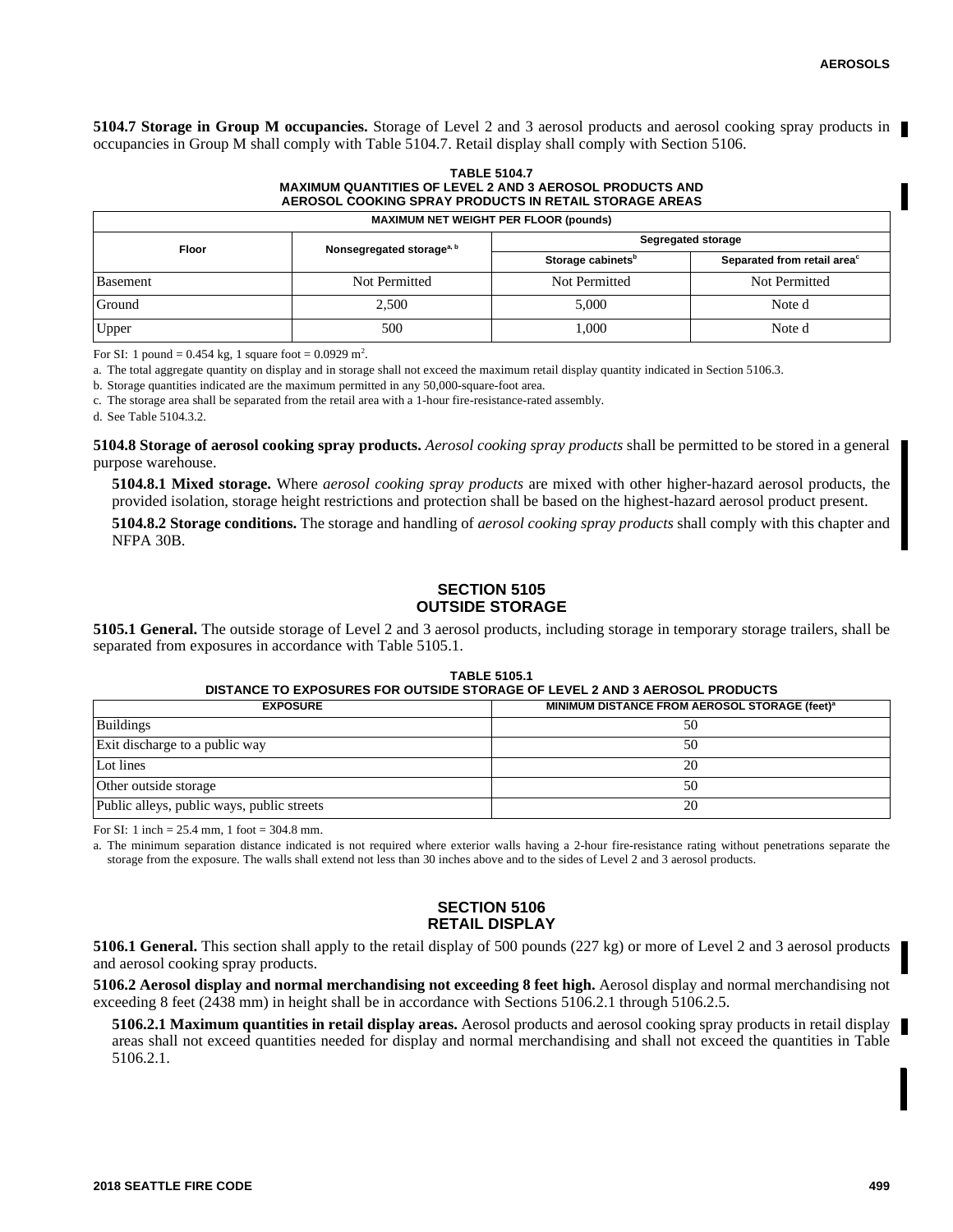# **TABLE 5106.2.1 MAXIMUM QUANTITIES OF LEVEL 2 AND 3 AEROSOL PRODUCTS AND AEROSOL COOKING SPRAY PRODUCTS IN RETAIL DISPLAY AREAS**

| MAXIMUM NET WEIGHT PER FLOOR (pounds) <sup>b</sup> |  |
|----------------------------------------------------|--|
|----------------------------------------------------|--|

| Floor    | Unprotected <sup>a</sup> | Protected in accordance with Section 5106.2 <sup>a, c</sup> | Protected in accordance with Section 5106.3° |
|----------|--------------------------|-------------------------------------------------------------|----------------------------------------------|
| Basement | Not Allowed              | 500                                                         | 500                                          |
| Ground   | 2,500                    | 10.000                                                      | 10.000                                       |
| Upper    | 500                      | 2,000                                                       | Not Allowed                                  |

For SI: 1 pound =  $0.454$  kg, 1 square foot =  $0.0929$  m<sup>2</sup>.

a. The total quantity shall not exceed 1,000 pounds net weight in any one 100-square-foot retail display area.

b. Per 25,000-square-foot retail display area.

c. Minimum Ordinary Hazard Group 2 wet-pipe automatic sprinkler system throughout the retail sales occupancy.

**5106.2.2 Aerosol cooking spray storage and fire protection.** The storage and handling of *aerosol cooking spray products* shall comply with this chapter and NFPA 30B.

**5106.2.3 Display of aerosol products.** Level 2 and 3 aerosol products shall not be stacked more than 6 feet (1829 mm) high from the base of the aerosol product array to the top of the aerosol product array unless the aerosol products are placed on fixed shelving or otherwise secured in an *approved* manner. Where storage or retail display is on shelves, the height of such storage or retail display to the top of aerosol products shall not exceed 8 feet (2438 mm).

**5106.2.4 Combustible cartons.** Aerosol products located in retail display areas shall be removed from combustible cartons. **Exceptions:**

- 1. Display areas that use a portion of combustible cartons that consist of only the bottom panel and not more than 2 inches (51 mm) of the side panel are allowed.
- 2. Where the display area is protected in accordance with Tables 6.4.2.7(a) through 6.4.2.7(l) of NFPA 30B, storage of aerosol products in combustible cartons is allowed.

**5106.2.5 Retail display automatic sprinkler system.** Where an *automatic sprinkler system* is required for the protected retail display of aerosol products, the wet-pipe *automatic sprinkler system* shall be in accordance with Section 903.3.1.1. The minimum system design shall be for an Ordinary Hazard Group 2 occupancy. The system shall be provided throughout the retail display area.

**5106.3 Aerosol product display and normal merchandising exceeding 8 feet high.** Aerosol product display and merchandising exceeding 8 feet (2438 mm) in height shall be in accordance with Sections 5106.3.1 through 5106.3.3.

**5106.3.1 Maximum quantities in retail display areas.** Aerosol products in retail display areas shall not exceed quantities needed for display and normal merchandising and shall not exceed the quantities in Table 5106.2.1, with fire protection in accordance with Section 5106.3.2.

**5106.3.2 Automatic sprinkler protection.** Aerosol product display and merchandising areas shall be protected by an *automatic sprinkler system* based on the requirements set forth in Tables 6.4.2.7(a) through 6.4.2.7(l) of NFPA 30B and the following:

- 1. Protection shall be based on the highest level of aerosol product in the array and the packaging method of the storage located more than 6 feet (1829 mm) above the finished floor.
- 2. Where using the cartoned aerosol products tables of NFPA 30B, uncartoned or display-cut Level 2 and 3 aerosol products shall not be permitted more than 6 feet (1829 mm) above the finished floor.
- 3. The design area for Level 2 and 3 aerosol products shall extend not less than 20 feet (6096 mm) beyond the Level 2 and 3 aerosol product display and merchandising areas.
- 4. Where ordinary and high-temperature ceiling sprinkler systems are adjacent to each other, noncombustible draft curtains shall be installed at the interface.

**5106.3.3 Separation of Level 2 and 3 aerosol product areas.** Separation of Level 2 and 3 aerosol product areas shall comply with the following:

- 1. Level 2 and 3 aerosol product display and merchandising areas shall be separated from each other by not less than 25 feet (7620 mm). See Table 5106.2.1.
- 2. Level 2 and 3 aerosol product display and merchandising areas shall be separated from flammable and *combustible liquids* storage and display areas by one or a combination of the following:
	- 2.1. Segregating areas from each other by horizontal distance of not less than 25 feet (7620 mm).
	- 2.2. Isolating areas from each other by a noncombustible partition extending not less than 18 inches (457 mm) above the merchandise.
	- 2.3. In accordance with Section 5106.5.

г